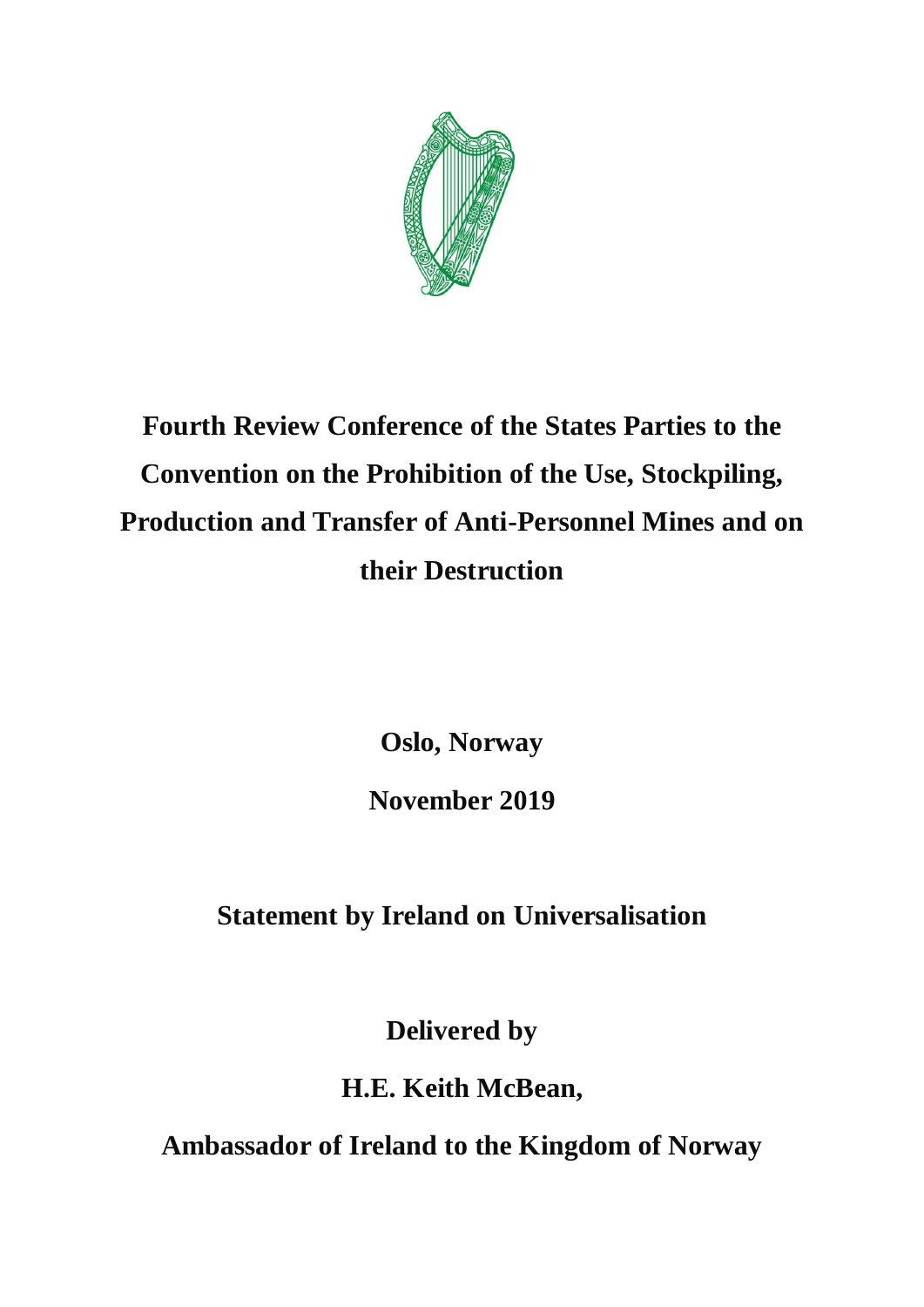Ireland aligns itself with the statement made on behalf of the European Union; I will add the following remarks in our national capacity.

President,

We welcome the steady increase in the number of States Parties to the Convention since the Third Review Conference. 164 States Parties represents circa 80% of the world's States. This is a number we should all be proud of. At the same time as we celebrate this achievement, we must remain conscious of the challenges that remain in getting to universal adherence.

While the Convention has established a strong norm against the use, production, stockpiling and transfer of anti-personnel landmines, 33 States, including possessors and producers of anti-personnel landmines, remain outside the Convention. As long as States remain outside of the Convention and continue to produce new anti-personnel mines, to retain large stockpiles, or to reserve the right to use them, these mines will remain a persistent humanitarian problem.

Ireland would like to acknowledge the outreach and effective efforts of successive Presidents of the Convention to universalisation since 2014. We would also like to thank the Convention's Special Envoys Prince Mired of Jordan and Princess Astrid of Belgium for their valuable engagement and activities on universalisation which have contributed to strengthening our collective efforts.